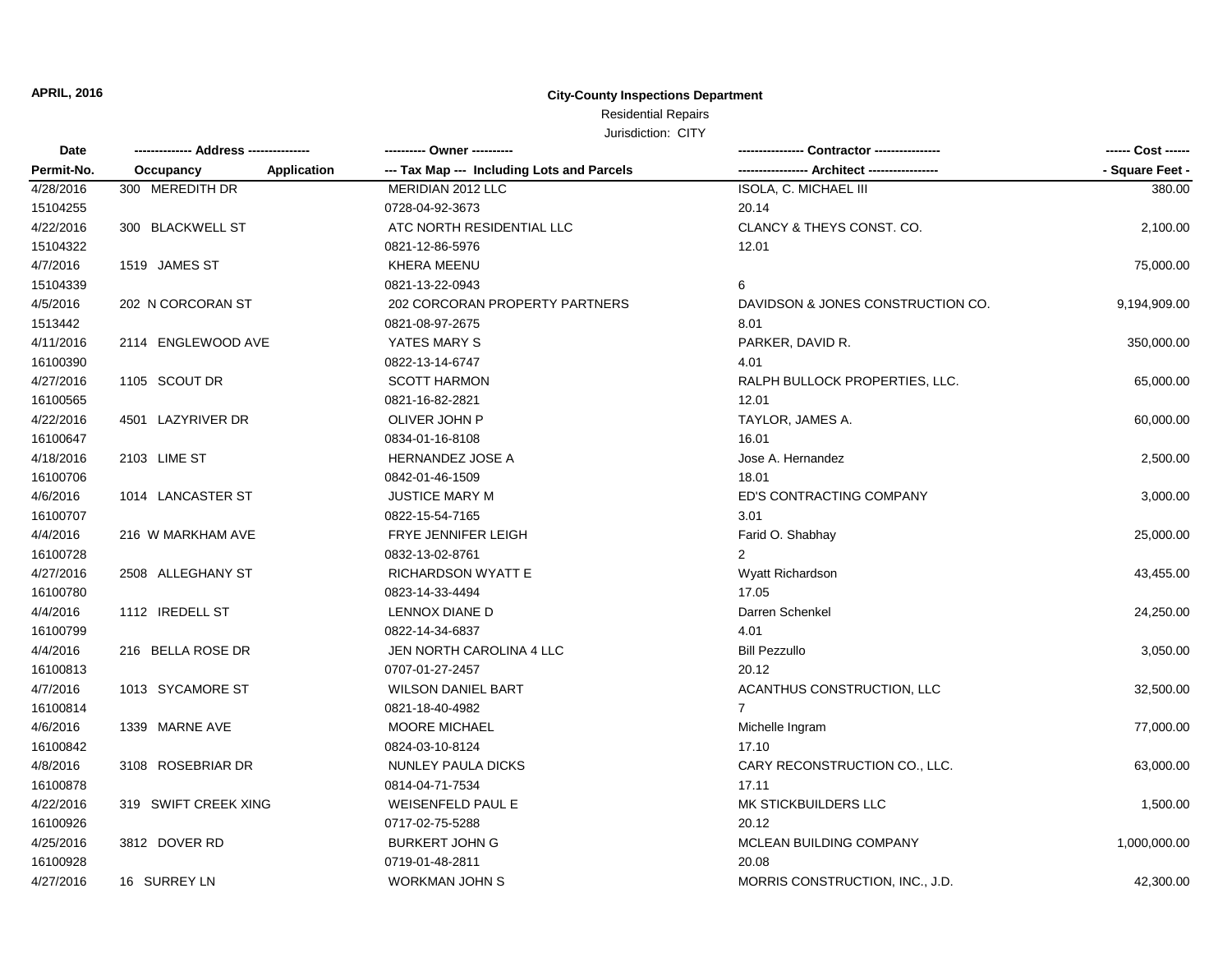# Residential Repairs

| <b>Date</b> |                    |                    | ---------- Owner ----------                |                                                          | ------ Cost ------ |
|-------------|--------------------|--------------------|--------------------------------------------|----------------------------------------------------------|--------------------|
| Permit-No.  | Occupancy          | <b>Application</b> | --- Tax Map --- Including Lots and Parcels |                                                          | - Square Feet -    |
| 16100937    |                    |                    | 0719-02-89-6006                            | 20.07                                                    |                    |
| 4/19/2016   | 3510 THORNWOOD DR  |                    | <b>CUBBON ROBIN A</b>                      | TRIANGLE GREEN BUILD                                     | 8,500.00           |
| 16100951    |                    |                    | 0851-01-16-5515                            | 18.04                                                    |                    |
| 4/6/2016    | 1 AMBERGLEN CT     |                    | SIMPSON JENETTE                            | Bull Durham Remodeling & Construction - Lawrence         | 21,800.00          |
| 16100954    |                    |                    | 0846-03-22-9709                            | 21                                                       |                    |
| 4/14/2016   | 6509 DRAEBURY LN   |                    | MCKINNEY JOSHUA D                          | Joshua Mckinney                                          | 2,000.00           |
| 16100960    |                    |                    | 0728-03-04-6325                            | 20.12                                                    |                    |
| 4/14/2016   | 1023 W MARKHAM AVE |                    | <b>MEDLEY MATTHEW GILL</b>                 | Longleaf Building & Restoration Inc.                     | 270,000.00         |
| 16100981    |                    |                    | 0822-19-62-5431                            | 3.02                                                     |                    |
| 4/19/2016   | 1025 KENT ST       |                    | JENKINS AFFORDABLE HOUSING LLC             | REDFOOT & WEBER CONSTRUCTION COMPANY                     | 49,000.00          |
| 16100982    |                    |                    | 0821-10-35-7341                            | 5                                                        |                    |
| 4/6/2016    | 1312 MALLORY LN    |                    | HOULIHAN BRANDON F                         | Sierra Structures, Inc.                                  | 3,675.00           |
| 16100983    |                    |                    | 0728-02-66-9727                            | 20.14                                                    |                    |
| 4/6/2016    | 3200 MANCHESTER DR |                    | DEROCCO JASON M                            | <b>CAROLINA CUSTOM BUILDERS</b>                          | 31,542.00          |
| 16100995    |                    |                    | 0820-09-06-7127                            | 20.07                                                    |                    |
| 4/6/2016    | 3627 COURTLAND DR  |                    | <b>BALLANCE MELANIE ANN</b>                | Patio Enclosures, Inc. of Raleigh - Carolina Enclosures, | 40,355.00          |
| 16100998    |                    |                    | 0729-01-09-1549                            | 20.07                                                    |                    |
| 4/15/2016   | 711 N ELIZABETH ST |                    | <b>MARINEZ JESSE</b>                       | <b>Bob Vasile</b>                                        | 15,000.00          |
| 16101006    |                    |                    | 0831-05-28-3620                            | 9                                                        |                    |
| 4/14/2016   | 2015 GUERNSDEL ST  |                    | KARNOWSKI LAWRENCE J                       | WALPOLE, ROBERT                                          | 16,105.00          |
| 16101007    |                    |                    | 0813-04-61-9503                            | 17.05                                                    |                    |
| 4/12/2016   | 5018 DRESDEN DR    |                    | <b>COOPER BARRETT R</b>                    | <b>SPACE BUILDERS</b>                                    | 87,162.00          |
| 16101009    |                    |                    | 0718-01-09-2594                            | 20.18                                                    |                    |
| 4/14/2016   | 4901 HIGHGATE DR   |                    | LETTINGA JAMES W                           | The Bath Remodeling Center                               | 28,725.00          |
| 16101020    |                    |                    | 0718-02-67-0879                            | 20.11                                                    |                    |
| 4/4/2016    | 208 S DRIVER ST    |                    | <b>GREENE DEBORAH R</b>                    | Deborah Greene                                           | 1,000.00           |
| 16101039    |                    |                    | 0831-15-52-9967                            | 10.01                                                    |                    |
| 4/4/2016    | 303 N GUTHRIE AVE  |                    | TURNER JONATHON M                          | <b>DANIEL RIOS</b>                                       | 155,000.00         |
| 16101041    |                    |                    | 0831-15-64-4630                            | 10.01                                                    |                    |
| 4/4/2016    | 513 PEBBLESTONE DR |                    | LYBARGER STEPHANIE D                       | Danny Marshall                                           | 5,300.00           |
| 16101063    |                    |                    | 0852-04-51-5595                            | 18.04                                                    |                    |
| 4/28/2016   | 1504 HOLLOWAY ST   |                    | <b>BRYANT ELLA B</b>                       | <b>ANDRE ALLEN</b>                                       | 1,000.00           |
| 16101065    |                    |                    | 0831-11-66-9647                            | 10.02                                                    |                    |
| 4/19/2016   | 519 E GEER ST      |                    | <b>STAAB HOWARD</b>                        | Dylan Ellerbee                                           | 12,600.00          |
| 16101066    |                    |                    | 0832-18-30-5341                            | 02.00                                                    |                    |
| 4/26/2016   | 321 E TRINITY AVE  |                    | <b>BENJAMIN AARON</b>                      | R.G. TEC SECURITIES, INC.                                | 47,700.00          |
| 16101067    |                    |                    | 0832-18-21-5240                            | 2                                                        |                    |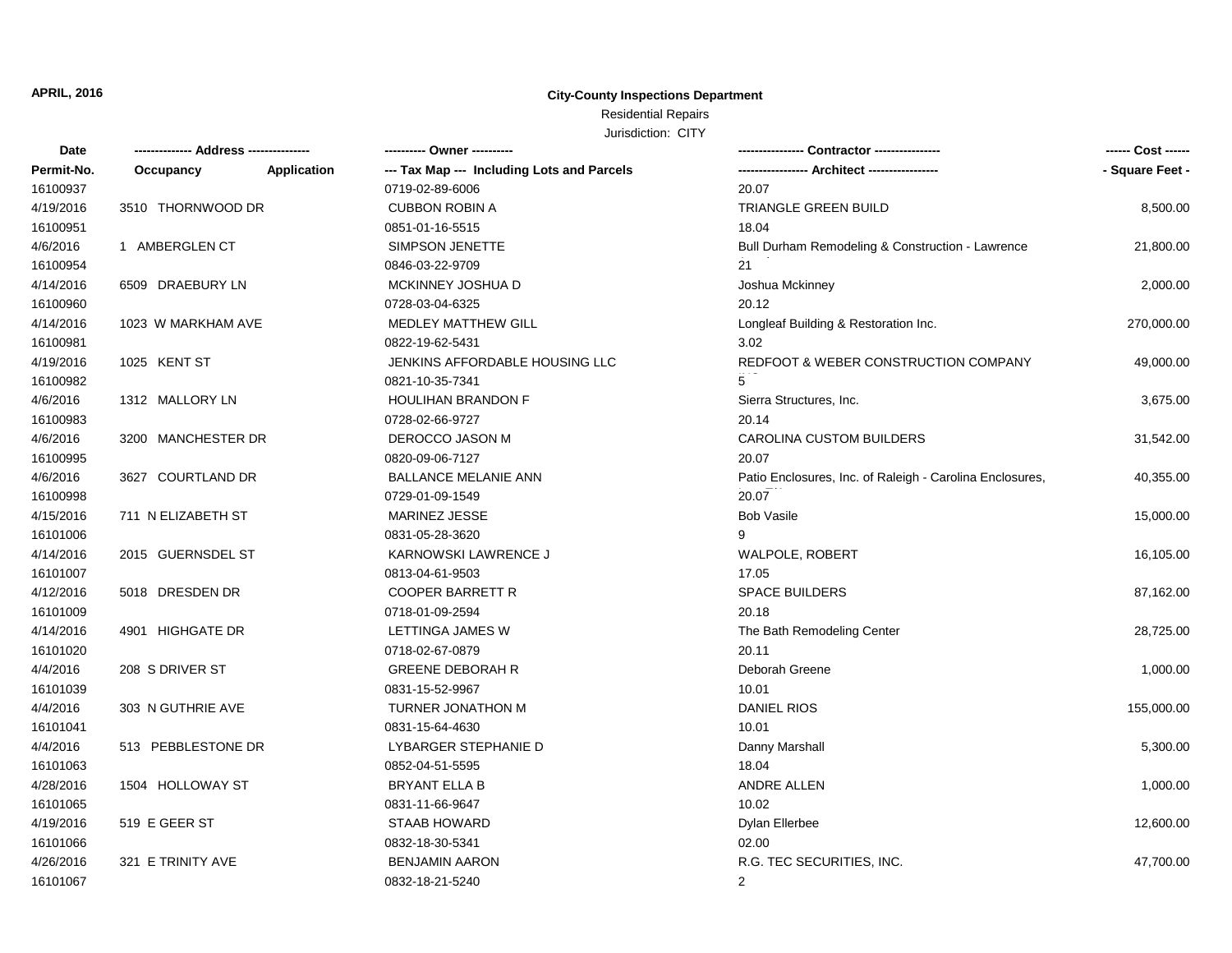Residential Repairs

| Date       |                          | ---------- Owner ----------                |                                                          | ------ Cost ------ |
|------------|--------------------------|--------------------------------------------|----------------------------------------------------------|--------------------|
| Permit-No. | Occupancy<br>Application | --- Tax Map --- Including Lots and Parcels |                                                          | - Square Feet -    |
| 4/6/2016   | 909 EXUM ST              | PENNY GARY W                               | PENNY, GARY WAYNE                                        | 1,000.00           |
| 16101068   |                          | 0821-06-47-1859                            | 5                                                        |                    |
| 4/21/2016  | 4508 CHICOPEE TRL        | FERNANDEZ ALEC STEPHEN                     | HEARTHSTONE HOMES, INC.                                  | 26,500.00          |
| 16101072   |                          | 0709-02-56-5630                            | 20.18                                                    |                    |
| 4/4/2016   | 817 BURCH AVE            | DELVISCIO THOMAS X                         | TRINITY DESIGN BUILD INC                                 | 160,000.00         |
| 16101074   |                          | 0821-06-48-8136                            | 5                                                        |                    |
| 4/6/2016   | 3107 RIDGESTONE PKWY     | JOHNSON MATTHEW P                          | Bath Shop, LLC, The                                      | 22,822.18          |
| 16101078   |                          | 0814-04-52-7334                            | 17.07                                                    |                    |
| 4/6/2016   | 3109 RIDGESTONE PKWY     | SNYDER THOMAS E                            | Bath Shop, LLC, The                                      | 19,978.00          |
| 16101079   |                          | 0814-04-52-7423                            | 17.07                                                    |                    |
| 4/19/2016  | 806 CHANCELLORS RIDGE DR | LONG JERRY W JR                            | Patio Enclosures, Inc. of Raleigh - Carolina Enclosures, | 60,995.00          |
| 16101082   |                          | 0717-01-47-3344                            | 20.12                                                    |                    |
| 4/19/2016  | 2204 EDWIN AVE           | MOSLEY JAMES BOBBY EST                     | Finley, Lionel Nathaniel, Jr.                            | 51,436.00          |
| 16101083   |                          | 0822-05-18-6575                            | 4.01                                                     |                    |
| 4/21/2016  | 312 BLACKWELL ST         | ATC NORTH RESIDENTIAL LLC                  | BRIDGEPOINT GENERAL CONTRACTING, INC.                    | 71,532.00          |
| 16101086   |                          | 0821-12-86-4727                            | 12.01                                                    |                    |
| 4/22/2016  | 1423 N DUKE ST           | <b>PARK LANE PARTNERS LLC</b>              | Kevin Smith                                              | 11,000.00          |
| 16101104   |                          | 0822-16-74-8235                            | 3.02                                                     |                    |
| 4/21/2016  | 15 TIPPERARY CT          | <b>GRASTY DAWN M</b>                       | <b>Beau Burdick</b>                                      | 7,200.00           |
| 16101105   |                          | 0728-04-51-3708                            | 20.13                                                    |                    |
| 4/14/2016  | 1218 N ROXBORO ST        | <b>OBRIANT LEE W</b>                       | <b>Reinvestment Partners</b>                             | 76,500.00          |
| 16101107   |                          | 0832-17-10-8634                            | $\mathcal{P}$                                            |                    |
| 4/11/2016  | 7 BIRNHAM LN             | SELIG SCOTT F                              | Total Construction Solutions, Inc.                       | 111,500.00         |
| 16101110   |                          | 0719-02-89-2820                            | 20.07                                                    |                    |
| 4/14/2016  | 1710 ROSETTA DR          | ZHU MING GUANG                             | Qubic, LLC                                               | 1,000.00           |
| 16101114   |                          | 0832-18-20-8890                            | $\overline{2}$                                           |                    |
| 4/15/2016  | 1201 KENT ST             | VEASEY JOSEPHINE W TRUST                   | Qubic, LLC                                               | 1,000.00           |
| 16101115   |                          | 0821-14-34-6695                            | 5                                                        |                    |
| 4/6/2016   | 1520 JAMES ST            | SOUTHERN REPAIR SERVICE INCORP             | SOUTHERN REPAIR SERVICE                                  | 8,000.00           |
| 16101125   |                          | 0821-13-12-7889                            | 6                                                        |                    |
| 4/20/2016  | 2215 DALLAS ST           | MUSE TYRONE E                              | <b>REDDRICK MASONRY</b>                                  | 8,535.00           |
| 16101131   |                          | 0820-07-69-5186                            | 13.04                                                    |                    |
| 4/19/2016  | 843 INGLENOOK RD         | <b>CUNNINGHAM JEANNE W</b>                 | HAVENCROFT/BRUCE WEBER T/A                               | 45,450.00          |
| 16101140   |                          | 0810-16-94-9025                            | 20.07                                                    |                    |
| 4/7/2016   | 5505 STARDUST DR         | DEJESUS MIGUEL A                           | Quality One Contracting LLC                              | 10,500.00          |
| 16101142   |                          | 0835-03-11-8194                            | 16.01                                                    |                    |
| 4/25/2016  | 608 S BUCHANAN BLVD      | <b>BEAMON GLORIA L</b>                     | DURHAM COMMUNITY LAND TRUSTEES                           | 18,400.00          |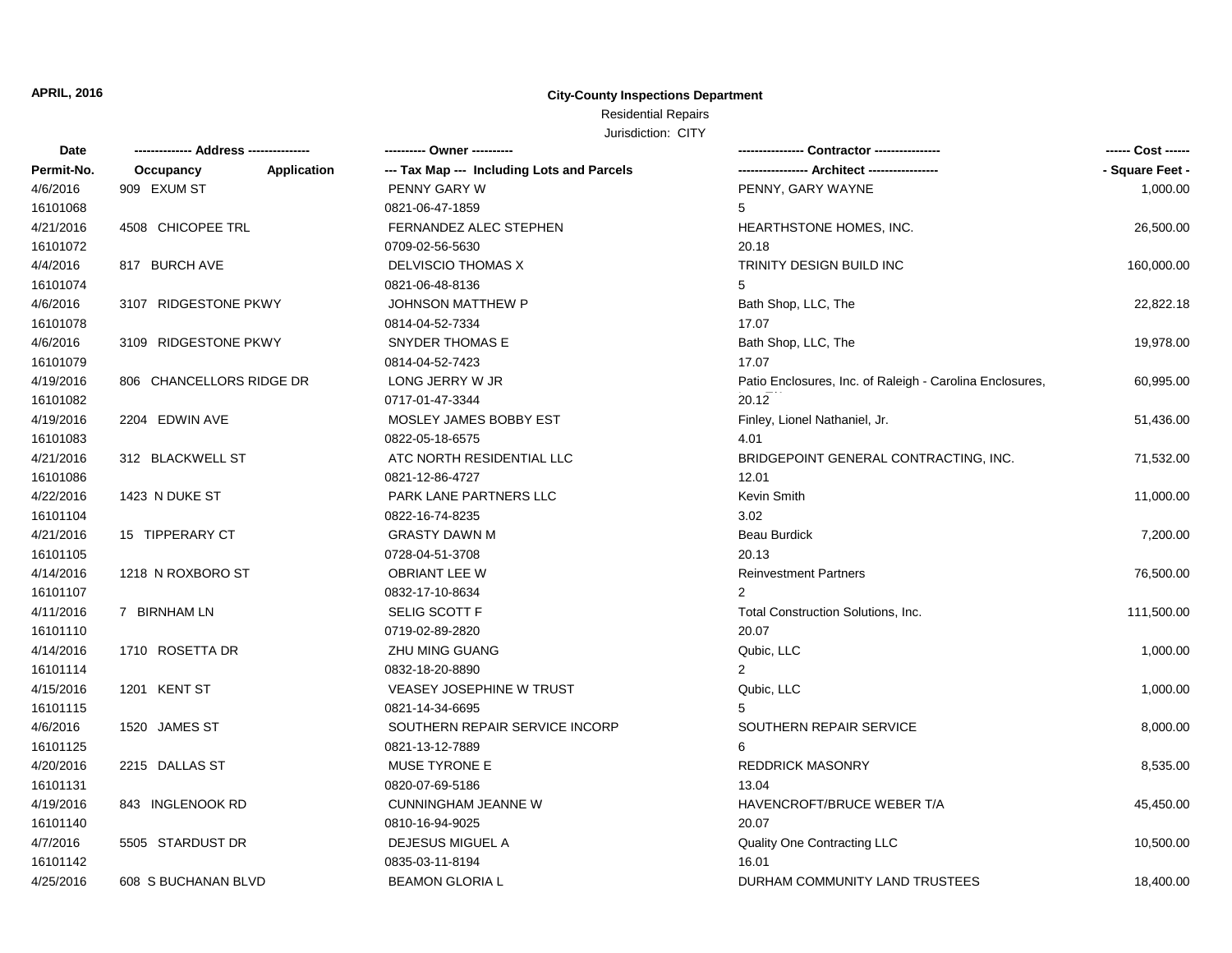## Residential Repairs

| Date       |                      |                    | ---------- Owner ----------                |                                           | ------ Cost ------ |
|------------|----------------------|--------------------|--------------------------------------------|-------------------------------------------|--------------------|
| Permit-No. | Occupancy            | <b>Application</b> | --- Tax Map --- Including Lots and Parcels |                                           | - Square Feet -    |
| 16101171   |                      |                    | 0821-07-57-0553.L01                        | 5                                         |                    |
| 4/19/2016  | 903 SHEPHERD ST      |                    | MCLAURIN CLOTILDA L                        | MCKINNEY HOME RENOVATION AND REPAIR, INC. | 84,219.00          |
| 16101174   |                      |                    | 0821-11-56-7186                            | $\overline{7}$                            |                    |
| 4/6/2016   | 1037 OAKLAND AVE     |                    | SMITH DOUGLAS J                            | Doug Smith                                | 3,000.00           |
| 16101182   |                      |                    | 0822-13-04-8490                            | 4.02                                      |                    |
| 4/11/2016  | 511 VIVALDI DR       |                    | <b>ESTRELLA CYNTHIA</b>                    | <b>Build Moore Exteriors, LLC</b>         | 17,916.00          |
| 16101192   |                      |                    | 0825-03-42-4862                            | 16.03                                     |                    |
| 4/29/2016  | 206 STINHURST DR     |                    | THOMPSON DONALD A JR                       | <b>CUSTOM QUALITY CARPENTRY LLC.</b>      | 96,500.00          |
| 16101204   |                      |                    | 0728-01-20-2051                            | 20.12                                     |                    |
| 4/25/2016  | 3626 HOPE VALLEY RD  |                    | <b>ERTMER NICHOLAS</b>                     | H. GLAZER BUILDER, INC.                   | 61,500.00          |
| 16101208   |                      |                    | 0719-02-79-3812                            | 20.08                                     |                    |
| 4/21/2016  | 200 AARON CIR        |                    | EAST TBR HAMPTONS OWNER LLC                | Encompass Building Group, Inc.            | 117,990.00         |
| 16101219   |                      |                    | 0728-04-94-0147                            | 20.14                                     |                    |
| 4/21/2016  | 300 AARON CIR        |                    | EAST TBR HAMPTONS OWNER LLC                | Encompass Building Group, Inc.            | 117,990.00         |
| 16101220   |                      |                    | 0728-04-94-0147                            | 20.14                                     |                    |
| 4/21/2016  | 400 AARON CIR        |                    | EAST TBR HAMPTONS OWNER LLC                | Encompass Building Group, Inc.            | 117,990.00         |
| 16101221   |                      |                    | 0728-04-94-0147                            | 20.14                                     |                    |
| 4/21/2016  | 500 AARON CIR        |                    | EAST TBR HAMPTONS OWNER LLC                | Encompass Building Group, Inc.            | 47,196.00          |
| 16101222   |                      |                    | 0728-04-94-0147                            | 20.14                                     |                    |
| 4/21/2016  | 600 AARON CIR        |                    | EAST TBR HAMPTONS OWNER LLC                | Encompass Building Group, Inc.            | 94,392.00          |
| 16101223   |                      |                    | 0728-04-94-0147                            | 20.14                                     |                    |
| 4/21/2016  | 800 AARON CIR        |                    | EAST TBR HAMPTONS OWNER LLC                | Encompass Building Group, Inc.            | 117,990.00         |
| 16101224   |                      |                    | 0728-04-94-0147                            | 20.14                                     |                    |
| 4/21/2016  | 900 AARON CIR        |                    | EAST TBR HAMPTONS OWNER LLC                | Encompass Building Group, Inc.            | 47,196.00          |
| 16101225   |                      |                    | 0728-04-94-0147                            | 20.14                                     |                    |
| 4/21/2016  | 1000 AARON CIR       |                    | EAST TBR HAMPTONS OWNER LLC                | Encompass Building Group, Inc.            | 117,990.00         |
| 16101226   |                      |                    | 0728-04-94-0147                            | 20.14                                     |                    |
| 4/21/2016  | 500 KIPLING WAY      |                    | EAST TBR HAMPTONS OWNER LLC                | Encompass Building Group, Inc.            | 78,659.00          |
| 16101227   |                      |                    | 0728-04-94-0147                            | 20.14                                     |                    |
| 4/21/2016  | 700 KIPLING WAY      |                    | EAST TBR HAMPTONS OWNER LLC                | Encompass Building Group, Inc.            | 31,464.00          |
| 16101228   |                      |                    | 0728-04-94-0147                            | 20.14                                     |                    |
| 4/21/2016  | 200 SEAN FRANCIS WAY |                    | EAST TBR HAMPTONS OWNER LLC                | Encompass Building Group, Inc.            | 78,659.00          |
| 16101229   |                      |                    | 0728-04-94-0147                            | 20.14                                     |                    |
| 4/21/2016  | 300 SEAN FRANCIS WAY |                    | EAST TBR HAMPTONS OWNER LLC                | Encompass Building Group, Inc.            | 78,659.00          |
| 16101230   |                      |                    | 0728-04-94-0147                            | 20.14                                     |                    |
| 4/21/2016  | 500 SEAN FRANCIS WAY |                    | EAST TBR HAMPTONS OWNER LLC                | Encompass Building Group, Inc.            | 78,659.00          |
| 16101231   |                      |                    | 0728-04-94-0147                            | 20.14                                     |                    |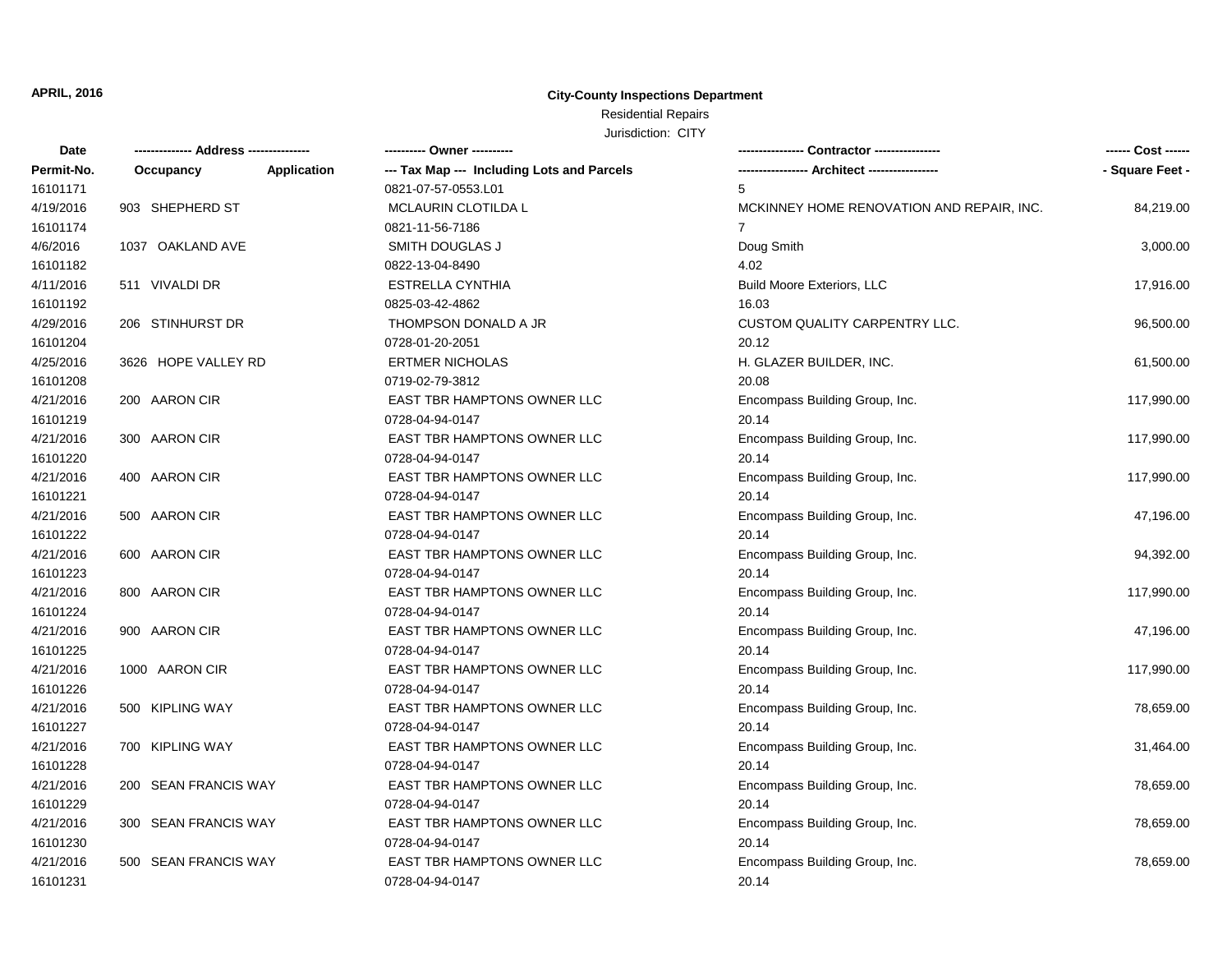## Residential Repairs

| Date       |                    |             | ---------- Owner ----------                |                                        | ------ Cost ------ |
|------------|--------------------|-------------|--------------------------------------------|----------------------------------------|--------------------|
| Permit-No. | Occupancy          | Application | --- Tax Map --- Including Lots and Parcels |                                        | - Square Feet -    |
| 4/19/2016  | 605 W CARVER ST    |             | <b>GRUENER MARK O</b>                      | Rapp, Eric W.                          | 11,200.00          |
| 16101236   |                    |             | 0823-15-73-2481                            | 1.02                                   |                    |
| 4/21/2016  | 2716 CAMMIE ST     |             | <b>FULLER SUE E</b>                        | WE HAB HOMES                           | 17,800.00          |
| 16101237   |                    |             | 0823-13-04-1180                            | 17.05                                  |                    |
| 4/18/2016  | 509 JEROME RD      |             | <b>BAXTER GREGORY ALLEN</b>                | <b>JOSEPH GERDING</b>                  | 8,000.00           |
| 16101243   |                    |             | 0739-01-17-0865                            | 20.10                                  |                    |
| 4/22/2016  | 811 SOUTH BEND DR  |             | <b>MCMANES LISIANNA</b>                    | Tree 2 Key, LLC, T/A WS Builders       | 55,560.00          |
| 16101245   |                    |             | 0717-02-55-8896                            | 20.12                                  |                    |
| 4/7/2016   | 4103 CHAMPAIGN DR  |             | <b>LEWIS FLOYD M</b>                       | FS, LLC                                | 21,150.00          |
| 16101260   |                    |             | 0719-01-08-3939                            | 20.08                                  |                    |
| 4/28/2016  | 22 JOCI CT         |             | OATES RAYMOND J                            | <b>JERRARD OATES</b>                   | 4,948.75           |
| 16101269   |                    |             | 0842-03-41-0923                            | 18.01                                  |                    |
| 4/14/2016  | 1216 SEDGEFIELD ST |             | VIGOLO LAERCIO PAULO                       | PAULO VIGOLO                           | 19,000.00          |
| 16101274   |                    |             | 0822-10-45-7547                            | 3.01                                   |                    |
| 4/14/2016  | 2401 GLENDALE AVE  |             | <b>GOLDSHLAG MARGERY ELLEN</b>             | Marcoplos Construction, iNC.           | 9,635.00           |
| 16101275   |                    |             | 0822-12-96-7759                            | 1.02                                   |                    |
| 4/27/2016  | 5707 DEDMON CT     |             | <b>COVINGTON CHARLES G</b>                 | Newscape Design                        | 3,925.00           |
| 16101284   |                    |             | 0727-02-65-3903                            | 20.13                                  |                    |
| 4/27/2016  | 1204 N ROXBORO ST  |             | <b>SMITH DEARCIE</b>                       | PATTERSON CUSTOM BUILDERS LLC          | 130,000.00         |
| 16101292   |                    |             | 0832-17-10-7254                            | 2                                      |                    |
| 4/28/2016  | 15 BARONET CT      |             | STANDARD PACIFIC OF THE                    | <b>Mike Doucet</b>                     | 9,000.00           |
| 16101298   |                    |             | 0729-01-15-1234                            | 20.11                                  |                    |
| 4/25/2016  | 204 FORESTWOOD DR  |             | <b>MYERS BARRY SIDNEY</b>                  | Matthews Service Specialist, Inc., Bud | 52,000.00          |
| 16101315   |                    |             | 0821-19-50-1299                            | $\overline{7}$                         |                    |
| 4/21/2016  | 1505 WOODLAND DR   |             | <b>BEAVERS ROSA B</b>                      | Sam Griffith                           | 15,600.00          |
| 16101329   |                    |             | 0822-16-84-2616                            | 3.02                                   |                    |
| 4/19/2016  | 3438 FLAT RIVER DR |             | MREC LEVEL BRIGHTLEAF SPRING               | Level Carolina Homes, LLC              | 20,000.00          |
| 16101336   |                    |             | 0850-04-71-4813                            | 18.05                                  |                    |
| 4/14/2016  | 18 PORTERS GLEN PL |             | <b>CARPENTER EARL TRUSTEE</b>              | Prince & Sons, Inc.                    | 25,910.00          |
| 16101347   |                    |             | 0719-04-83-9380                            | 20.11                                  |                    |
| 4/27/2016  | 2024 SUNSET AVE    |             | <b>EUBANKS CYNTHIA ELKS</b>                | <b>CUSTOM QUALITY CARPENTRY LLC.</b>   | 56,000.00          |
| 16101348   |                    |             | 0822-09-27-3279                            | 4.01                                   |                    |
| 4/27/2016  | 1105 GEARWOOD AVE  |             | <b>MORRIS GAVIN A</b>                      | <b>Sullivan Construction</b>           | 2,500.00           |
| 16101349   |                    |             | 0831-06-38-0485                            | 9                                      |                    |
| 4/14/2016  | 1204 N DRIVER ST   |             | <b>MCCAIN JAMES E</b>                      | Holcomb Demolition, Inc., Cecil        | 1,000.00           |
| 16101350   |                    |             | 0831-07-68-1194                            | 10.02                                  |                    |
| 4/27/2016  | 2112 ENGLEWOOD AVE |             | PORIES KATHLEEN GAIL                       | <b>WALPOLE, ROBERT</b>                 | 5,700.00           |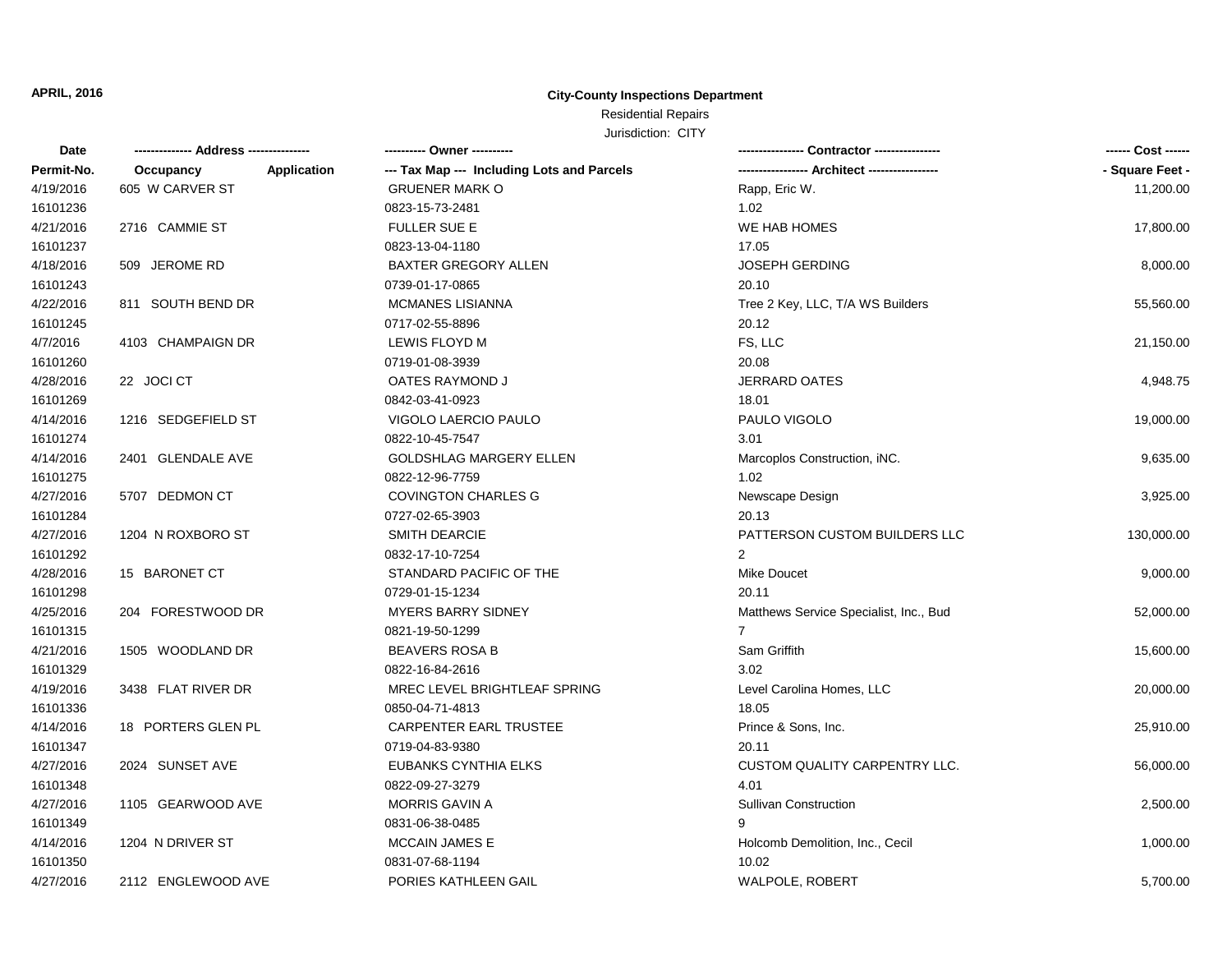## Residential Repairs

| Date       |                       |             | ---------- Owner ----------                |                                     | ------ Cost ------ |
|------------|-----------------------|-------------|--------------------------------------------|-------------------------------------|--------------------|
| Permit-No. | Occupancy             | Application | --- Tax Map --- Including Lots and Parcels |                                     | - Square Feet -    |
| 16101359   |                       |             | 0822-13-14-7706                            | 4.01                                |                    |
| 4/27/2016  | 5816 SHAMROCK RD      |             | ALMASY ALEXANDER JAMES                     | Taylor Brothers Construction, LLC   | 9,613.00           |
| 16101361   |                       |             | 0727-02-75-1866                            | 20.13                               |                    |
| 4/28/2016  | 300 ROSEDALE CREEK DR |             | SHEEHAN KAREN A                            | <b>HARLAND WINDOWS &amp; SIDING</b> | 18,800.00          |
| 16101373   |                       |             | 0769-03-22-6582                            | 19                                  |                    |
| 4/28/2016  | 5214 STEPHENS LN      |             | SOUTHERLAND WILLIAM ALLEN                  | Mike Hammock                        | 7,500.00           |
| 16101382   |                       |             | 0835-03-01-5082                            | 16.01                               |                    |
| 4/14/2016  | 1154 BELFAIR WAY      |             | WEBB MICHAEL W                             | FS, LLC                             | 15,400.00          |
| 16101392   |                       |             | 0708-03-02-8504                            | 20.12                               |                    |
| 4/14/2016  | 26 AUTUMN WOODS DR    |             | <b>GARRISON JAMES H JR</b>                 | FS, LLC                             | 12,200.00          |
| 16101393   |                       |             | 0719-04-61-2866                            | 20.11                               |                    |
| 4/25/2016  | 3003 HORSEBARN DR     |             | JORDANS CONSTRUCTION INC                   | JORDAN'S CONSTRUCTION, INC.         | 12,000.00          |
| 16101412   |                       |             | 0813-01-37-3179                            | 17.07                               |                    |
| 4/28/2016  | 1705 MARYLAND AVE     |             | LACKEY MELLANYE JAYNE                      | Perry Whitted                       | 84,050.00          |
| 16101425   |                       |             | 0822-10-27-9324                            | 4.01                                |                    |
| 4/25/2016  | 205 VALLEYSHIRE RD    |             | <b>KOSEFF RICHARD</b>                      | SPARKKLES RESTORATION INC.          | 18,700.00          |
| 16101426   |                       |             | 0810-18-22-5389                            | 20.16                               |                    |
| 4/21/2016  | 1908 BEARKLING PL     |             | <b>LEVY MICHAEL</b>                        | FS, LLC                             | 6,025.00           |
| 16101444   |                       |             | 0708-03-01-6015                            | 20.12                               |                    |
| 4/25/2016  | 4809 STAFFORD DR      |             | <b>WEAVER THOMAS T</b>                     | HOMECRAFTER INC.                    | 63,400.00          |
| 16101454   |                       |             | 0802-01-49-3991                            | 17.07                               |                    |
| 4/21/2016  | 505 DOWD ST           |             | <b>HICKS JOSEPH A</b>                      | Florencio Gonzalez                  | 1,000.00           |
| 16101455   |                       |             | 0831-06-29-5173                            | g                                   |                    |
| 4/27/2016  | 7 CALLAWAY CT         |             | <b>WEHAB HOMES LLC</b>                     | NCT Specialty Contracting, Inc.     | 64,800.00          |
| 16101456   |                       |             | 0823-06-28-6901                            | 17.11                               |                    |
| 4/27/2016  | 2219 SPARGER RD       |             | <b>MORRISON ARTHUR B HRS</b>               | Reno-Pro Inc.                       | 15,700.00          |
| 16101457   |                       |             | 0803-02-50-2064                            | 17.07                               |                    |
| 4/27/2016  | 705 VOYAGER PL        |             | <b>BICIUNAS BONNIE BRANNEN</b>             | <b>GGNC Construction Services</b>   | 26,535.00          |
| 16101460   |                       |             | 0804-02-75-3780                            | 16.04                               |                    |
| 4/27/2016  | 202 KAYLEEN CT        |             | DREES COMPANY THE                          | THE DREES HOMES COMPANY             | 8,000.00           |
| 16101461   |                       |             | 0727-03-24-0384                            | 20.12                               |                    |
| 4/28/2016  | 1618 STACY DR         |             | FENNELL MACK C                             | Samuel Powell                       | 12,900.00          |
| 16101465   |                       |             | 0814-02-77-3025                            | 16.04                               |                    |
| 4/27/2016  | 7 CALLAWAY CT         |             | <b>WEHAB HOMES LLC</b>                     | NCT Specialty Contracting, Inc.     | 8,100.00           |
| 16101489   |                       |             | 0823-06-28-6901                            | 17.11                               |                    |
| 4/28/2016  | 602 N BUCHANAN BLVD   |             | PELTESON CAROLE                            | ACANTHUS CONSTRUCTION, LLC          | 5,200.00           |
| 16101548   |                       |             | 0822-19-61-0766                            | 3.02                                |                    |